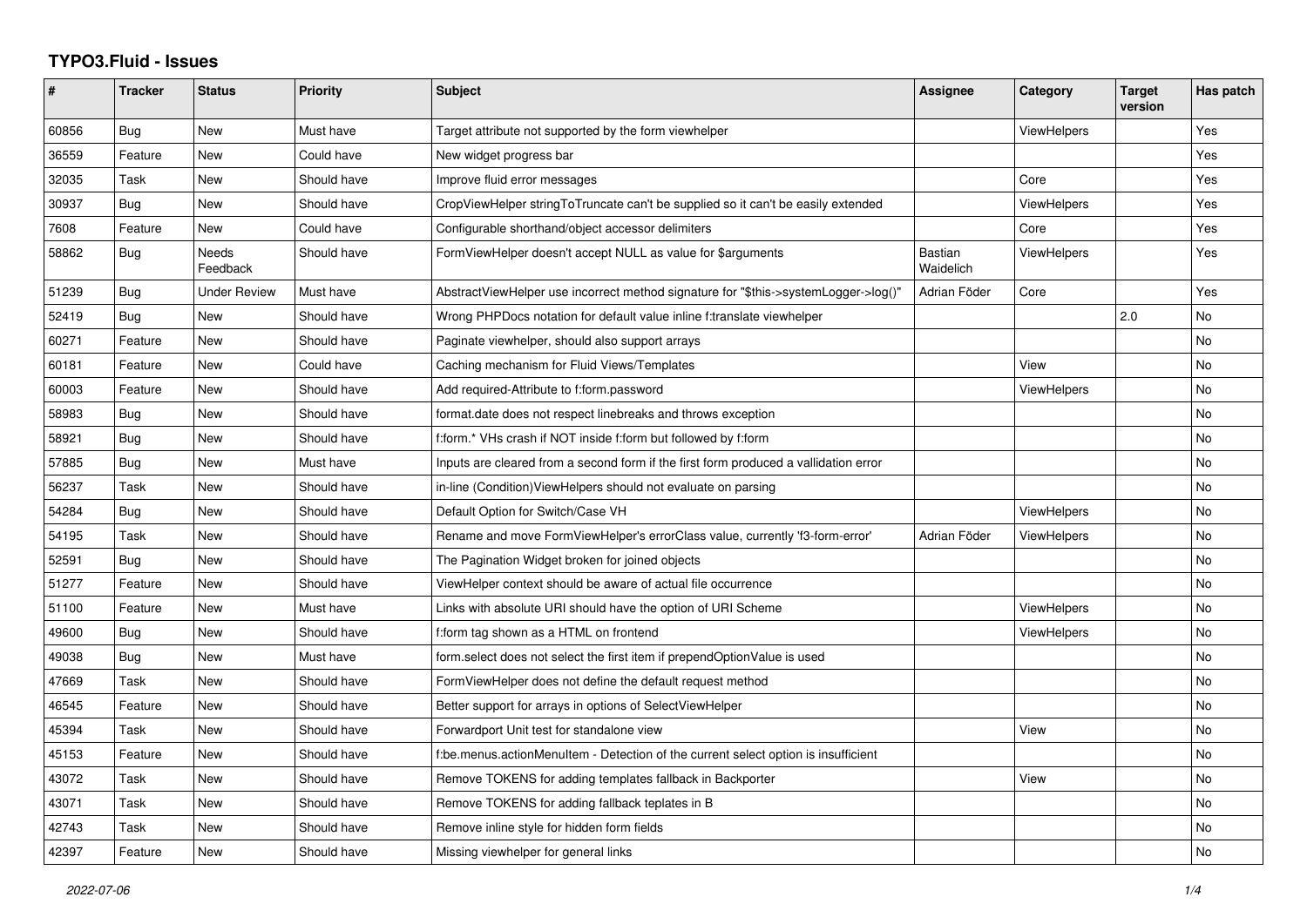| ∦     | <b>Tracker</b> | <b>Status</b> | <b>Priority</b>      | <b>Subject</b>                                                                                              | <b>Assignee</b>        | Category    | <b>Target</b><br>version | Has patch     |
|-------|----------------|---------------|----------------------|-------------------------------------------------------------------------------------------------------------|------------------------|-------------|--------------------------|---------------|
| 40081 | Feature        | New           | Should have          | Allow assigned variables as keys in arrays                                                                  |                        |             |                          | No            |
| 40064 | Bug            | New           | Must have            | Multiselect is not getting persisted                                                                        |                        | ViewHelpers |                          | No.           |
| 39990 | <b>Bug</b>     | New           | Should have          | Same form twice in one template: hidden fields for empty values are only rendered<br>once                   |                        | Core        |                          | No            |
| 39936 | Feature        | New           | Should have          | registerTagAttribute should handle default values                                                           |                        | ViewHelpers |                          | No            |
| 38369 | Bug            | <b>New</b>    | Must have            | Resource ViewHelpers should not fall back to request package                                                |                        | View        |                          | No.           |
| 38130 | Feature        | New           | Should have          | Checkboxes and multiple select fields should have an assignable default value                               |                        |             |                          | No            |
| 37619 | <b>Bug</b>     | New           | Should have          | Fatal Error when using variable in name attribute of Section ViewHelper                                     |                        | ViewHelpers |                          | No            |
| 37095 | Feature        | New           | Should have          | It should be possible to set a different template on a Fluid TemplateView inside an<br>action               | Christopher<br>Hlubek  |             |                          | No            |
| 36655 | <b>Bug</b>     | New           | Should have          | <b>Pagination Links</b>                                                                                     |                        | Widgets     |                          | No.           |
| 36410 | Feature        | New           | Should have          | Allow templates to send arguments back to layout                                                            |                        | ViewHelpers |                          | No.           |
| 34309 | Task           | New           | Could have           | Unknown ViewHelpers cause exception - should be handled more graceful                                       |                        | ViewHelpers |                          | No            |
| 33551 | Bug            | <b>New</b>    | Must have            | View helper values break out of a partial scope                                                             | Sebastian<br>Kurfuerst | Core        |                          | No            |
| 33215 | Feature        | New           | Should have          | RFC: Dynamic values in ObjectAccess paths                                                                   |                        |             |                          | No            |
| 31955 | Feature        | New           | Should have          | f:uri.widget                                                                                                |                        | Widgets     |                          | No            |
| 30555 | Feature        | New           | Could have           | Make TagBuilder more extensible                                                                             |                        | Core        |                          | No.           |
| 28554 | Bug            | New           | Should have          | (v4) implement feature flag to disable caching                                                              |                        |             |                          | No.           |
| 28553 | Bug            | New           | Should have          | improve XHProf test setup                                                                                   |                        |             |                          | No            |
| 28552 | <b>Bug</b>     | New           | Should have          | (v5) write ViewHelper test for compiled run; adjust functional test to do two passes<br>(uncached & cached) |                        |             |                          | No            |
| 28550 | Bug            | New           | Should have          | (v4) make widgets cacheable, i.e. not implement childnodeaccess interface                                   |                        |             |                          | No            |
| 28549 | Bug            | New           | Should have          | make widgets cacheable, i.e. not implement childnodeaccess interface                                        |                        |             |                          | No            |
| 27607 | Bug            | New           | Must have            | Make Fluid comparisons work when first element is STRING, second is NULL.                                   |                        | Core        |                          | No            |
| 26664 | Task           | New           | Won't have this time | Clean up Form ViewHelpers                                                                                   |                        | ViewHelpers |                          | No            |
| 26658 | Task           | New           | Won't have this time | Make Form ViewHelpers consistent                                                                            |                        | ViewHelpers |                          | No            |
| 12863 | Bug            | New           | Should have          | Attributes of a viewhelper can't contain a '-'                                                              | Sebastian<br>Kurfuerst | Core        |                          | No            |
| 10911 | Task           | New           | Should have          | Tx_Fluid_ViewHelpers_Form_AbstractFormViewHelper->renderHiddenIdentityField<br>should be more reliable      |                        | ViewHelpers |                          | $\mathsf{No}$ |
| 10472 | Feature        | New           | Could have           | Fluid Standalone distribution                                                                               |                        | Core        |                          | No            |
| 8648  | <b>Bug</b>     | New           | Should have          | format.crop ViewHelper should support all features of the crop stdWrap function                             |                        | ViewHelpers |                          | No            |
| 3725  | Feature        | New           | Could have           | <b>CSS Engine</b>                                                                                           | Christian Müller       | ViewHelpers |                          | No            |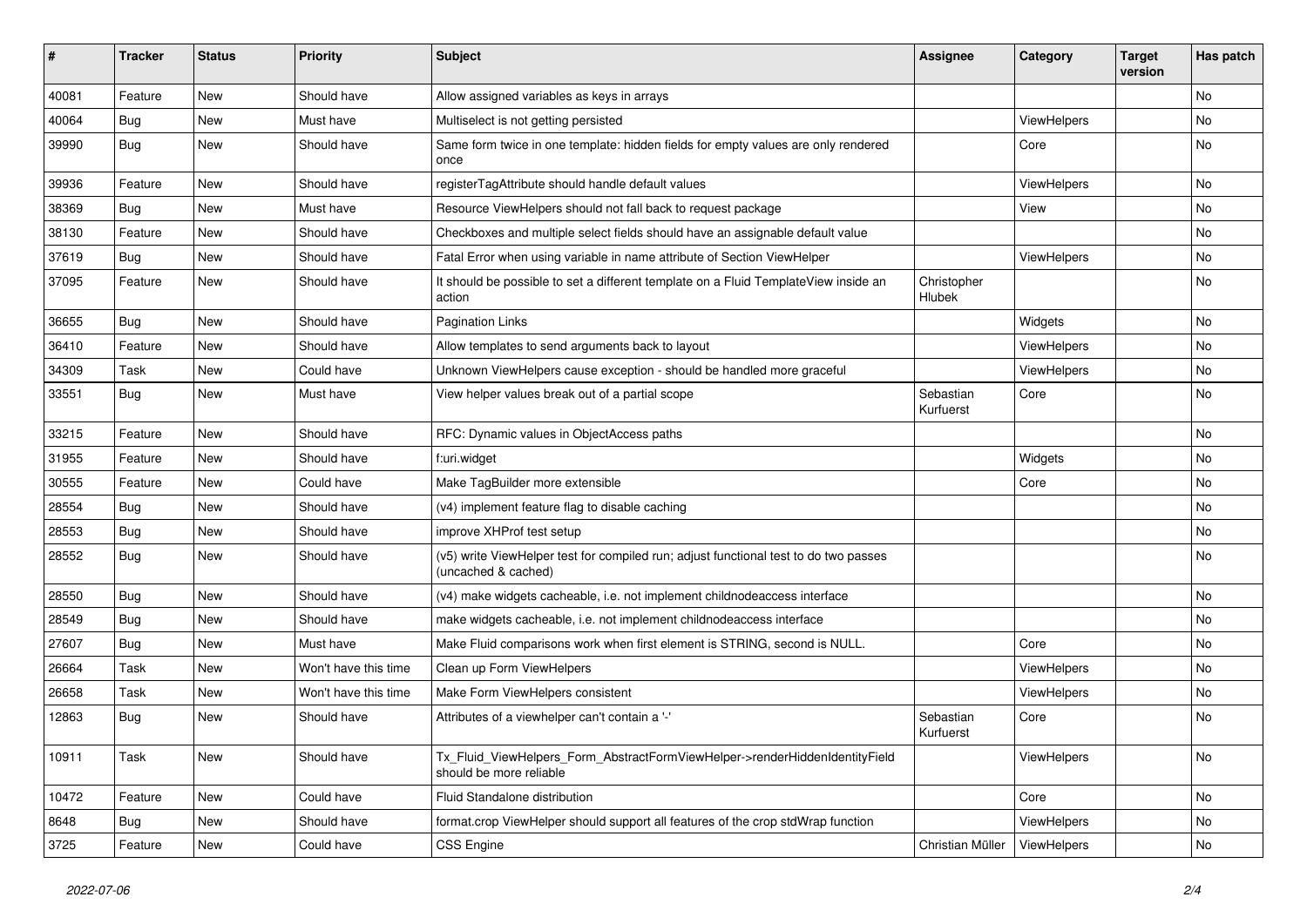| #     | <b>Tracker</b> | <b>Status</b>            | <b>Priority</b> | Subject                                                                               | <b>Assignee</b>             | Category    | <b>Target</b><br>version | Has patch |
|-------|----------------|--------------------------|-----------------|---------------------------------------------------------------------------------------|-----------------------------|-------------|--------------------------|-----------|
| 3481  | Bug            | New                      | Should have     | Use ViewHelperVariableContainer in PostParseFacet                                     |                             | Core        |                          | No        |
| 45384 | Bug            | New                      | Must have       | Persisted entity object in widget-configuration cannot be deserialized (after reload) |                             | Widgets     | 2.0.1                    | No        |
| 62346 | Feature        | New                      | Could have      | f:comment should have high precende                                                   |                             | Core        | 3.x                      | No        |
| 28551 | Bug            | Accepted                 | Should have     | (v4) backport VHTest                                                                  | Sebastian<br>Kurfuerst      |             |                          | No        |
| 5933  | Feature        | Accepted                 | Should have     | Optional section rendering                                                            | Sebastian<br>Kurfuerst      | ViewHelpers |                          | No        |
| 36662 | Bug            | Needs<br>Feedback        | Should have     | Checked state isn't always correct when property is collection                        | Kevin Ulrich<br>Moschallski | ViewHelpers | 1.1.1                    | No        |
| 46091 | Task           | Needs<br>Feedback        | Should have     | Show source file name and position on exceptions during parsing                       |                             |             |                          | No        |
| 33628 | <b>Bug</b>     | Needs<br>Feedback        | Must have       | Multicheckboxes (multiselect) for Collections don't work                              | Christian Müller            | ViewHelpers |                          | No        |
| 33394 | Feature        | Needs<br>Feedback        | Should have     | Logical expression parser for BooleanNode                                             | <b>Tobias Liebig</b>        | Core        |                          | No        |
| 8989  | Feature        | Needs<br>Feedback        | Could have      | Search path for fluid template files                                                  |                             | View        |                          | No        |
| 8491  | Task           | Needs<br>Feedback        | Should have     | link.action and uri.action differ in absolute argument                                | Karsten<br>Dambekalns       | ViewHelpers |                          | No        |
| 3291  | Feature        | <b>Needs</b><br>Feedback | Should have     | Cacheable viewhelpers                                                                 |                             |             |                          | No        |
| 46289 | Bug            | Needs<br>Feedback        | Should have     | Enable Escaping Interceptor in XML request format                                     |                             | View        | 2.0.1                    | No        |
| 40998 | Bug            | <b>Under Review</b>      | Should have     | Missing parent request namespaces in form field name prefix                           | Sebastian<br>Kurfuerst      | ViewHelpers | 1.1.1                    | No        |
| 65424 | Bug            | <b>Under Review</b>      | Should have     | SelectViewHelper must respect option(Value Label)Field for arrays                     |                             | ViewHelpers |                          | No        |
| 59057 | Bug            | <b>Under Review</b>      | Must have       | Hidden empty value fields shoud be disabled when related field is disabled            | <b>Bastian</b><br>Waidelich | ViewHelpers |                          | No        |
| 55008 | Bug            | <b>Under Review</b>      | Should have     | Interceptors should be used in Partials                                               | Christian Müller            |             |                          | No        |
| 53806 | Bug            | <b>Under Review</b>      | Should have     | Paginate widget maximumNumberOfLinks rendering wrong number of links                  | Bastian<br>Waidelich        | Widgets     |                          | No        |
| 52640 | Feature        | <b>Under Review</b>      | Should have     | Create an UnlessViewHelper as opposite to the IfViewHelper                            | Marc Neuhaus                |             |                          | No        |
| 50888 | <b>Bug</b>     | <b>Under Review</b>      | Should have     | WSOD by changing name of section and if Fluid caches are generated                    |                             |             |                          | No        |
| 49756 | Feature        | <b>Under Review</b>      | Should have     | Select values by array key in checkbox viewhelper                                     |                             |             |                          | No        |
| 47006 | Bug            | <b>Under Review</b>      | Should have     | widget identifier are not unique                                                      |                             |             |                          | No        |
| 46257 | Feature        | <b>Under Review</b>      | Should have     | Add escape sequence support for Fluid                                                 |                             | Core        |                          | No        |
| 34682 | Bug            | <b>Under Review</b>      | Should have     | Radio Button missing checked on validation error                                      |                             | ViewHelpers |                          | No        |